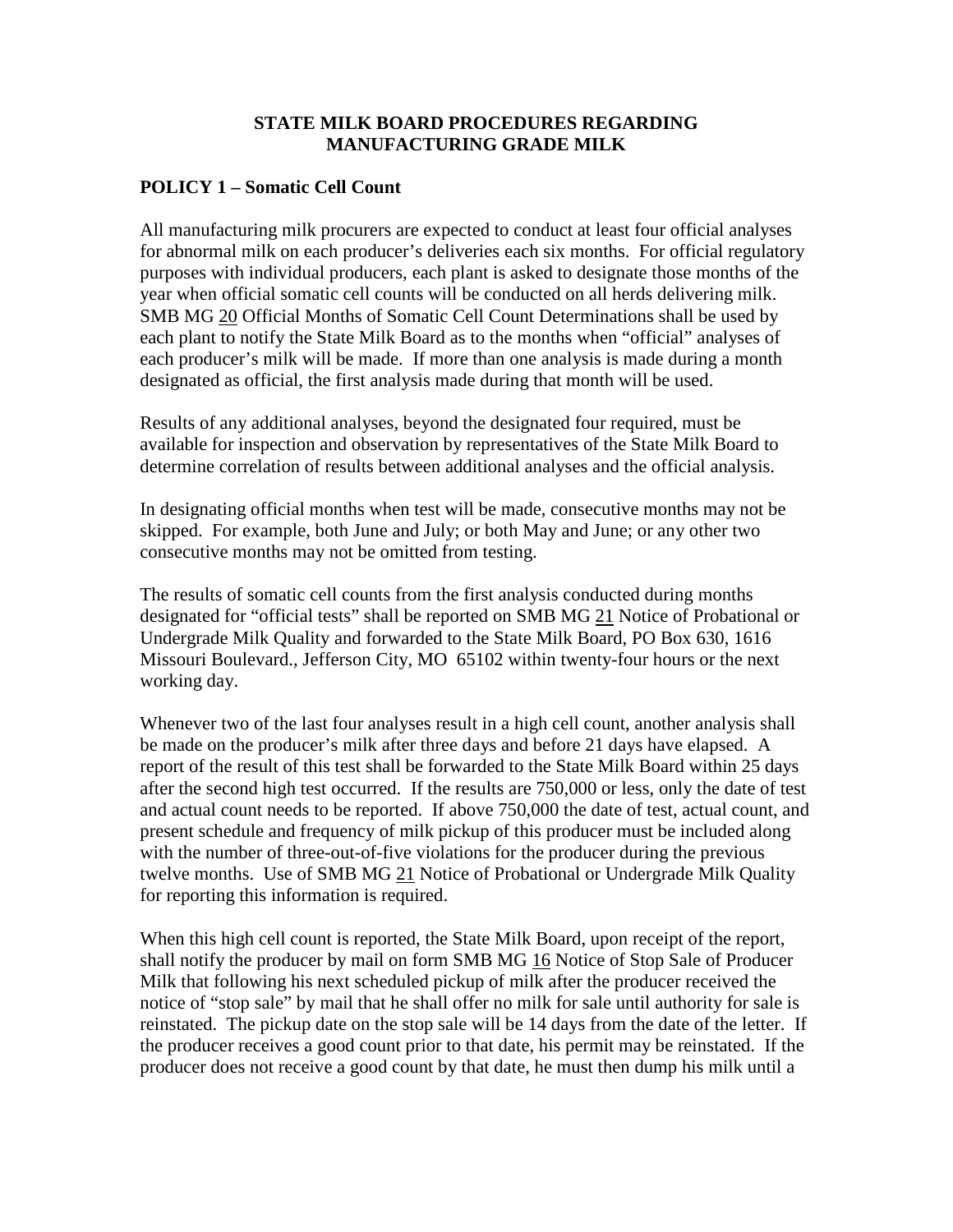satisfactory sample is received by the State Milk Board office. This "stop sale" shall remain in effect until such time as the producer has:

- 1. made an examination of his herd and removed those cows showing udder inflammation;
- 2. serviced his milking equipment to assure that it is functioning properly with adequate vacuum and inflations are in good condition;
- 3. considered his milking routine to be sure it is not contributing to an elevated count,
- 4. thoroughly clean his facilities and reviewed his sanitary practices, and
- 5. a sample collected from the farm bulk tank and analyzed showing a somatic cell count 750,000 or less and reported to the State Milk Board office.

Following the completion of these five steps, the producer may request authority to sell manufacturing grade milk by contacting his approved fieldman and requesting a reinstatement inspection. The approved fieldman, upon receipt of the request, shall inspect the farm and complete a dairy farm inspection report. If it is his recommendation to reinstate authority to sell manufacturing grade milk, he shall mark the inspection report form in the "re-certified" block and forward the blue copy of the inspection report to the State Milk Board office. The producer may be authorized to commence the immediate sale of manufacturing grade milk if his approved fieldman has contacted the State Milk Board office by phone and advised that the producer has been re-certified and that the completed farm inspection report is in the mail to the Milk Board office. If this is the first violation of the three-out-of-five high somatic cell count for the producer within a twelve month period, the above inspection may be conducted with milk in the producer's bulk tank or cans. If this is a second three-out-of-five violation for high somatic cell counts within a twelve month period, the producer's bulk tank or can facility must be empty at the time of the inspection.

Following a "stop sale" for a high somatic cell count and after reinstatement, the regulatory agency may establish a new history. No analysis for somatic cell count shall be taken on the first pick-up following reinstatement, but on subsequent pick-ups, samples shall be taken at the rate of not more than two per week in a three-week period to provide an acceptable history of less than two high cell counts out of the last four analyses. This procedure is known as accelerated sampling and testing. Whenever less than two of the last four analyses are high, the producer shall be restored to the regular testing interval.

The State Milk Board office shall be notified no later than the next working day when a degraded Grade A producer desires to market manufacturing grade milk. Such a producer may obtain permission to immediately commence sale of his milk on the manufacturing grade market provided his approved fieldman has contacted the State Milk Board office by phone and the producer has complied with all other requirements as stated in this policy.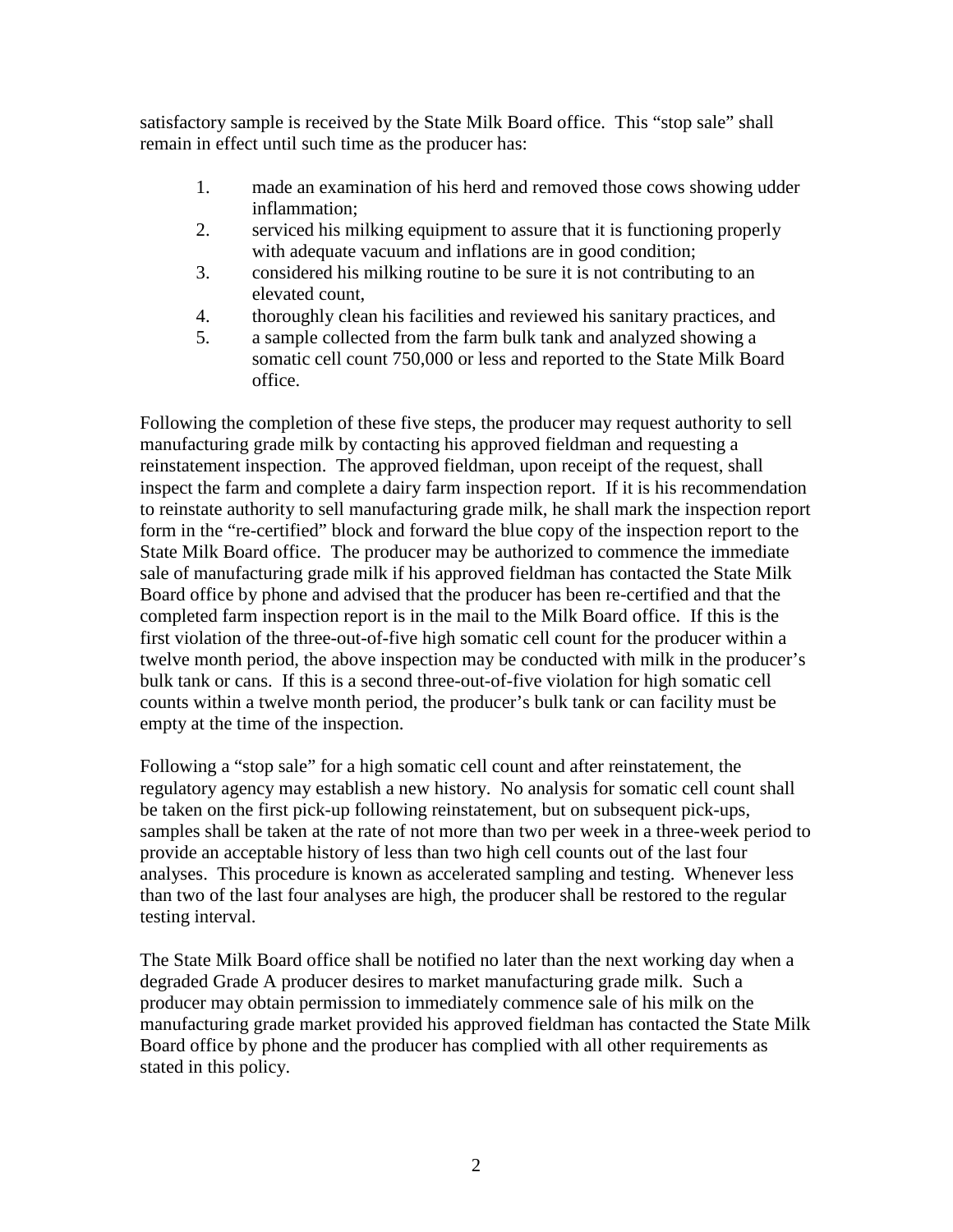When permission is requested for a producer whose Grade A permit has been suspended because of high somatic cell count or elects degrade status while on a warning letter for two (2) out of four (4) high somatic cell tests, the manufacturing plant shall obtain a sample of his bulk tank milk and analyze it for somatic cell level and the result must be 750,000 or less. The accelerated sampling and testing routine must be applied to milk delivered from the degraded Grade A producer. Shall a favorable history of less than two (2) out of four (4) analyses fail to be established in 21 days following entrance to manufacturing market by this producer, a "stop sale" will be issued on his milk. When a "stop sale" must be applied, the producer must follow the procedure outlined herein for reinstating authority to ship manufacturing grade milk. There is a 14 day grace period for a degraded Grade A producer for any reason except well water. Fieldman will pick up a sample within the grace period.

If a Grade A milk producer's permit has been suspended because of high bacterial estimate, he may sell and continue to sell his milk for manufacturing purposes provided he applies for authority to do so as outlined herein and that lab analyses of his first and subsequent shipments of milk comply with procedures and standards for manufacturing grade milk. If the suspension from Grade A was the result from antibiotic, pesticide, or water adulteration, a sample must be obtained, analyzed and proven to be negative before the milk can be picked up at the farm for manufacturing purposes.

SMB MG 26 – Rev. 01/10

#### **POLICY 2 - Adulteration of Manufacturing Milk With Water**

Official samples for added water are to be designated and taken twice each six months and unsatisfactory results reported to the State Milk Board office, 1616 MO Blvd, Jefferson City, MO 65102 on form SMB MG 21. Compliance is based on a freezing point of -0.525 degrees centigrade as a standard. The first unsatisfactory sample will require a warning letter. After five days from the date of the warning letter, a second official sample will be taken and analyzed. Unsatisfactory analysis on the second sample taken after five days will result in a "stop sale of manufacturing milk" being applied to the producer's milk. The "stop sale" will remain in effect until the producer has contacted his approved fieldman to perform a reinstatement inspection on his farm and the inspection form SMB MG 23 is submitted to the State Milk Board office noting probable cause of water adulteration to be corrected and a satisfactory sample of milk has been obtained showing no adulteration may enter the manufacturing grade market only after a sample is obtained from his milk showing no adulteration with water. A degraded Grade A producer may remain on the manufacturing market as long as he complies with all requirements for manufacturing milk production.

SMB MG 27 – Rev. 2/87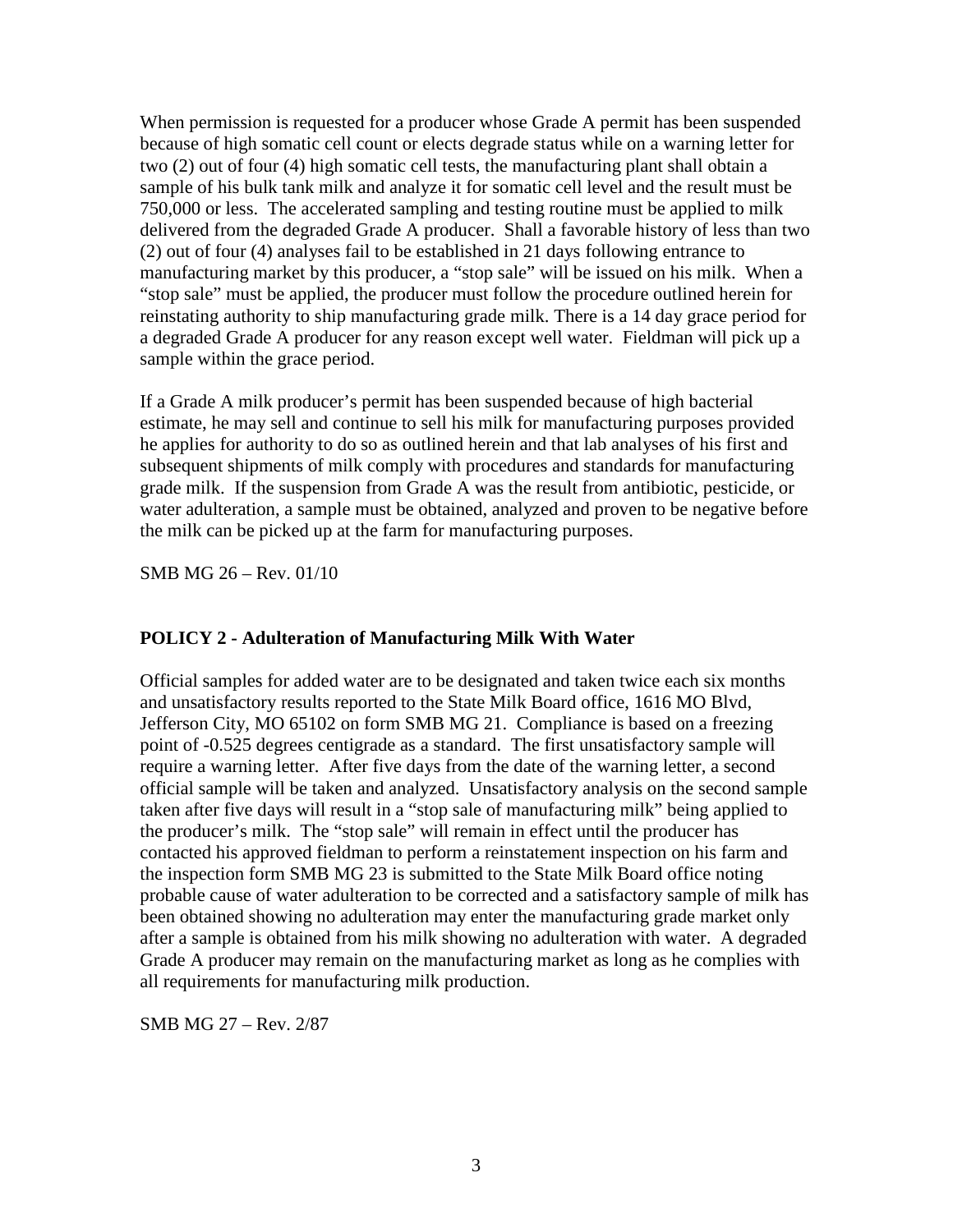## **POLICY 3 – Bacterial Estimate Classification Testing For Manufacturing Grade Milk**

Official samples for bacterial estimate classification are to be conducted once a month on all producers of manufacturing grade milk and unsatisfactory results reported to the State Milk Board Office on form SMB MG 21 within 24 hours or the next working day when regulatory action is required. Compliance is based on direct microscopic clump count or standard plate count of not over 500,000 per ml. If more than one test is conducted on a producer's milk during the month then the first sample taken that month will be designated as the official sample for regulatory purposes. The first unsatisfactory sample will require a Notice of Probational or Undergrade Milk Quality form SMB MG 21 to be sent to the producer. The producer's milk must then be sampled for bacteria count at least once per month and the producer notified immediately of each count. Two (2) high of the last four (4) counts taken requires a warning to the producer that a sample will be collected following three (3) days and before 21 days. Unsatisfactory results from the accelerated sample will cause a "stop sale" to be issued on the producers milk. The "stop sale" will remain in effect until the producer has contacted his approved fieldman to perform a reinstatement inspection on his farm and an acceptable sample of milk taken showing acceptable bacteria limits.

SMB MG 31 – REV 04/02

## **POLICY 4 - Antibiotic, Radionuclide, and Pesticide Tests of Manufacturing Grade Milk**

All manufacturing milk procurers are expected to conduct at least four official analyses for antibiotics on each producer's deliveries each six months. For official regulatory purposes with individual producers each plant is asked to designate those months of the year when official antibiotic tests will be conducted on all herds delivering milk. SMB MG 20 Official Months of Antibiotic testing shall be used by each plant to notify the State Milk Board as to the months when official tests of each producer's milk will be made. The official antibiotic tests may be made at the same times as the official somatic cell counts are taken for reporting purposes.

#### **In designating official months when tests are to be made, consecutive months cannot be skipped.**

An analysis showing antibiotics in manufacturing milk will cause a Stop Sale SMB MG 16 to be issued on that producer's milk. No milk may be picked up from the producer until he applies for a reinstatement inspection to his approved fieldman, the inspection is performed and the inspection form forwarded to the State Milk Board Office. A sample of the producer's milk taken and analyzed as no antibiotics shown before pickup by the farm bulk truck.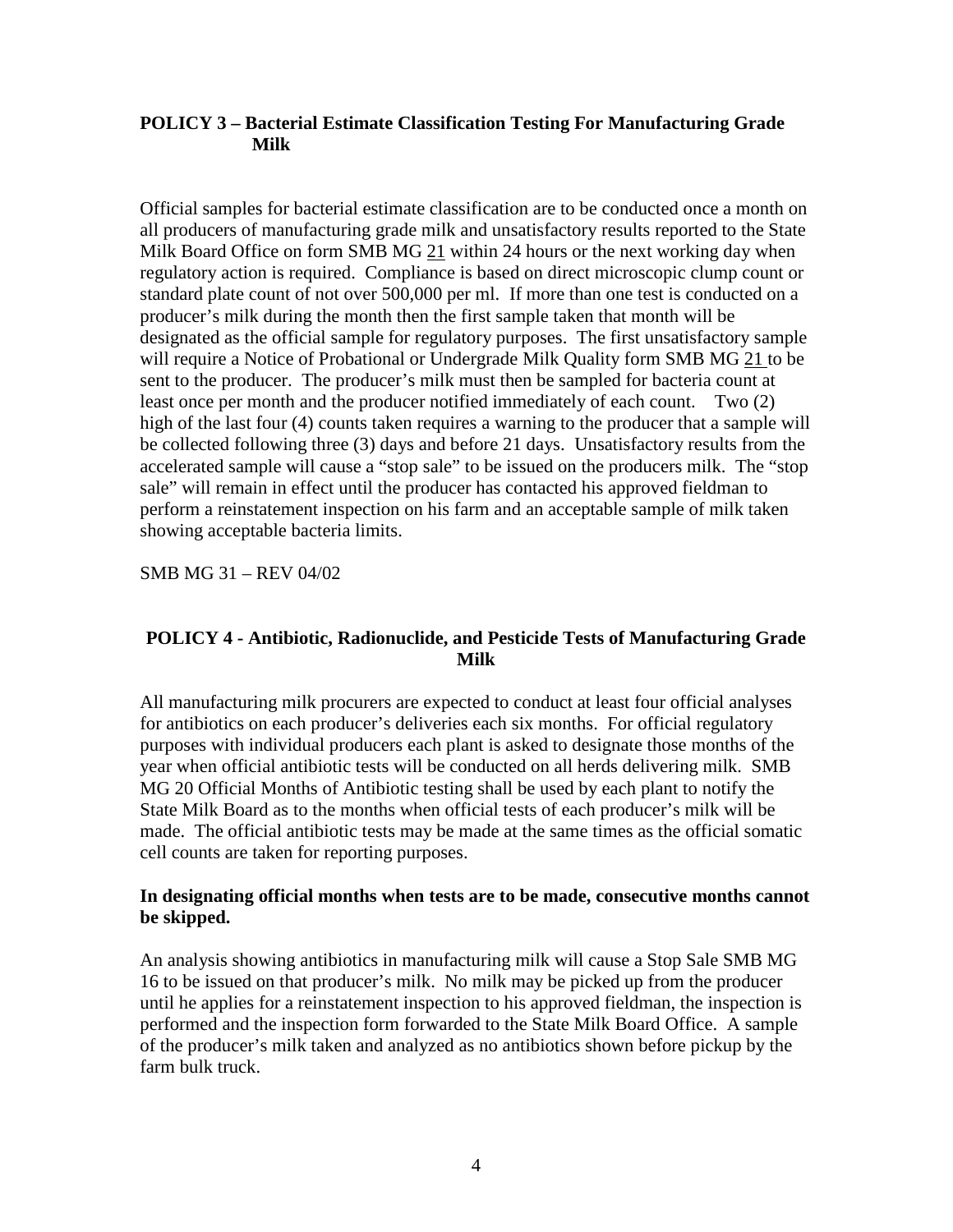Upon receipt of the inspection form from the fieldman and negative test results from the lab on form SMB MG 21. The State Milk Board Office will issue Authority to Sell Manufacturing Grade Milk.

Pesticide testing on manufacturing grade milk will be performed when a reason presents itself to suspect a producer's milk of contamination. The State Milk Board Office is to be notified immediately of any situation concerning suspected pesticide contamination of milk. Milk suspected of pesticides shall not be offered for sale until showing tests to be free of pesticide residues. If the milk is confirmed to contain pesticides, it will be excluded from the market and a Stop Sale will be issued to the producer. After a Stop Sale is issued, a sample must be obtained showing no pesticide contamination of the producers milk and a farm inspection by his approved fieldman must be conducted and reported to the State Milk Board Office on form SMB MG 23 noting probable cause of contamination to be corrected before the producer is issued "Authority to Sell Manufacturing Grade Milk".

Radionuclide sampling and testing will be conducted according to federal requests and procedures. This will be accomplished as requirements arise and the State Milk Board Office is notified of these requirements.

SMB MG 35

# **POLICY 5 - Manufacturing Grade Milk and Milk Product Recall**

This policy establishes the procedure to follow relating to a State Milk Board requested voluntary industry recall of adulterated or misbranded manufactured milk and milk products. This procedure may be used in lieu of embargo or impounding of such products and/or preferring charges against industry persons whose products are involved. Embargo of foods including dairy products is an authority of the Missouri Department of Health granted by section 196.570 RSMo (1978). That authority is further delineated in the Department's procedural manual Part IV Chapter IV, page 4. The impounding of manufactured dairy products and/or preferring charges is an authority of the State Milk Board or its authorized representatives under Section 196.570 RSMo. 1982 and the products are further identified in Section 196.545 RSMo. 1982.

In situations where manufactured dairy products in distribution are causing, appear to be causing, or pose an eminent threat of causing a hazard to the public health, an evaluation of the hazard will be conducted by an Ad Hoc committee of the Department of Health and the State Milk Board. (This Committee is the State Department of Health Deputy Director of Environmental Health/Epidemiology Services, the Director of the Bureau of Community Sanitation, The State Milk Board Executive Secretary, Program Coordinator and the Director of the Milk Board Contractee Local Health Department where the hazard originates.)

The Committee will take into account at least the following: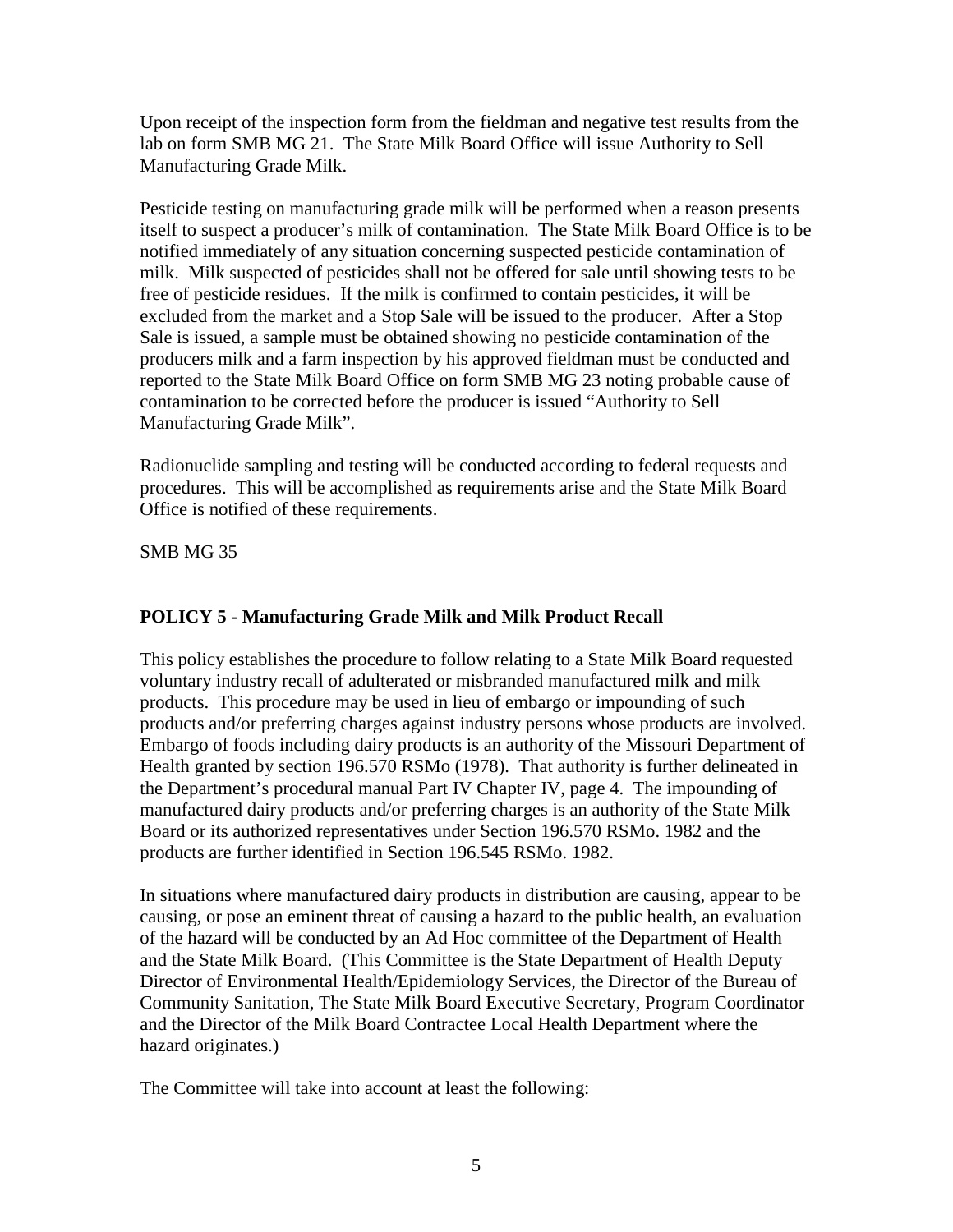- (1) Whether any disease or injuries have already occurred from the use of the product.
- (2) Whether any existing conditions could expose or contribute to the exposure of humans to a health hazard. Any conclusion shall be supported completely as possible by scientific documentation and/or statements that the conclusion is the opinion of the individual(s) making the health hazard determination.
- (3) Assessment of hazard to various segments of the population, e.g., children, surgical patients, etc., who are expected to be exposed to the product being considered, with particular attention paid to the hazard to those individuals who may be at greatest risk.
- (4) Assessment of the degree of seriousness of the health hazard to which the populations at risk would be exposed.
- (5) Assessment of the likelihood of occurrence of the hazard.
- (6) Assessment of the consequences (immediate or long-range) of occurrence of the hazard.

On the basis of this determination, the Committee will assign the recall a classification, i.e., Class I, Class II, or Class III, to indicate the relative degree of health hazard of the product being recalled or considered for recall.

Voluntary recalls are classified as follows:

- (1) Class I is a situation in which there is a reasonable probability that the use of, or exposure to, a violative product will cause serious adverse health consequences or death.
- (2) Class II is a situation in which use of, or exposure to, a violative product may cause temporary or medically reversible adverse health consequences or where the probability of serious adverse health consequences is remote.
- (3) Class III is a situation in which use of, or exposure to, a violative product is not likely to cause adverse health consequences.

Once a recall is initiated, its effectiveness until completed will be checked by the Department of Health-State Milk Board Ad Hoc Committee using the FDA guide entitled "Methods for Conducting Recall Effectiveness Checks". (See attached.)

The recalling industry is requested to submit periodic recall status reports to the State Dept. of Health and State Milk Board so that an assessment of the recall progress may be made. The frequency of such reports will be determined by the Ad Hoc Committee in each recall case; generally the reporting interval will be between 2 and 4 weeks.

Unless otherwise specified or inappropriate in a given recall case, the recall status report should contain the following information:

(1) Number of consignees notified of the recall, and date and method of notification.